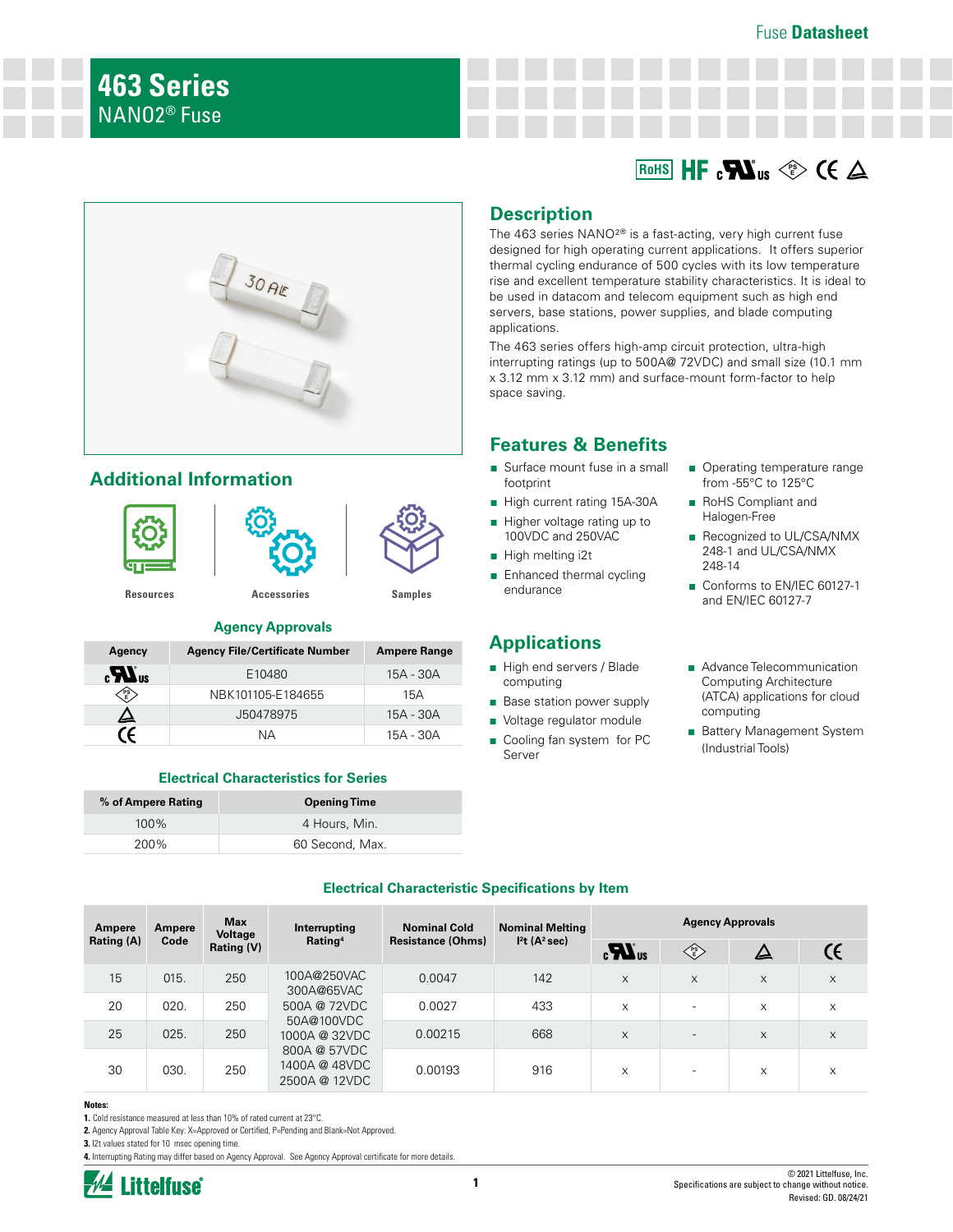

## **Temperature Rerating Curve Average Time Current Curves**



# **Soldering Parameters**

| <b>Reflow Condition</b>                         |                                           | Pb-free assembly   |
|-------------------------------------------------|-------------------------------------------|--------------------|
| <b>Pre Heat</b>                                 | - Temperature Min (T <sub>s(min)</sub> )  | $150^{\circ}$ C    |
|                                                 | - Temperature Max $(T_{s(max)})$          | $200^{\circ}$ C    |
|                                                 | - Time (Min to Max) $(t_2)$               | $60 - 180$ seconds |
| <b>Average Ramp-up Rate</b>                     | (Liquidus Temp (T <sub>1</sub> ) to peak) | 5°C/second max.    |
|                                                 | $T_{S(max)}$ to $T_{L}$ - Ramp-up Rate    | 5°C/second max.    |
| <b>Reflow</b>                                   | - Temperature (T.) (Liquidus)             | $217^{\circ}$ C    |
|                                                 | - Temperature (t.)                        | $60 - 150$ seconds |
| Peak Temperature (T <sub>n</sub> )              |                                           | $260^{+0/-5}$ °C   |
| Temperature $(t_n)$                             | Time within 5°C of actual peak            | $20 - 40$ seconds  |
| <b>Ramp-down Rate</b>                           |                                           | 5°C/second max.    |
| Time 25°C to peak Temperature (T <sub>a</sub> ) |                                           | 8 minutes max.     |
| Do not exceed                                   |                                           | 260°C              |